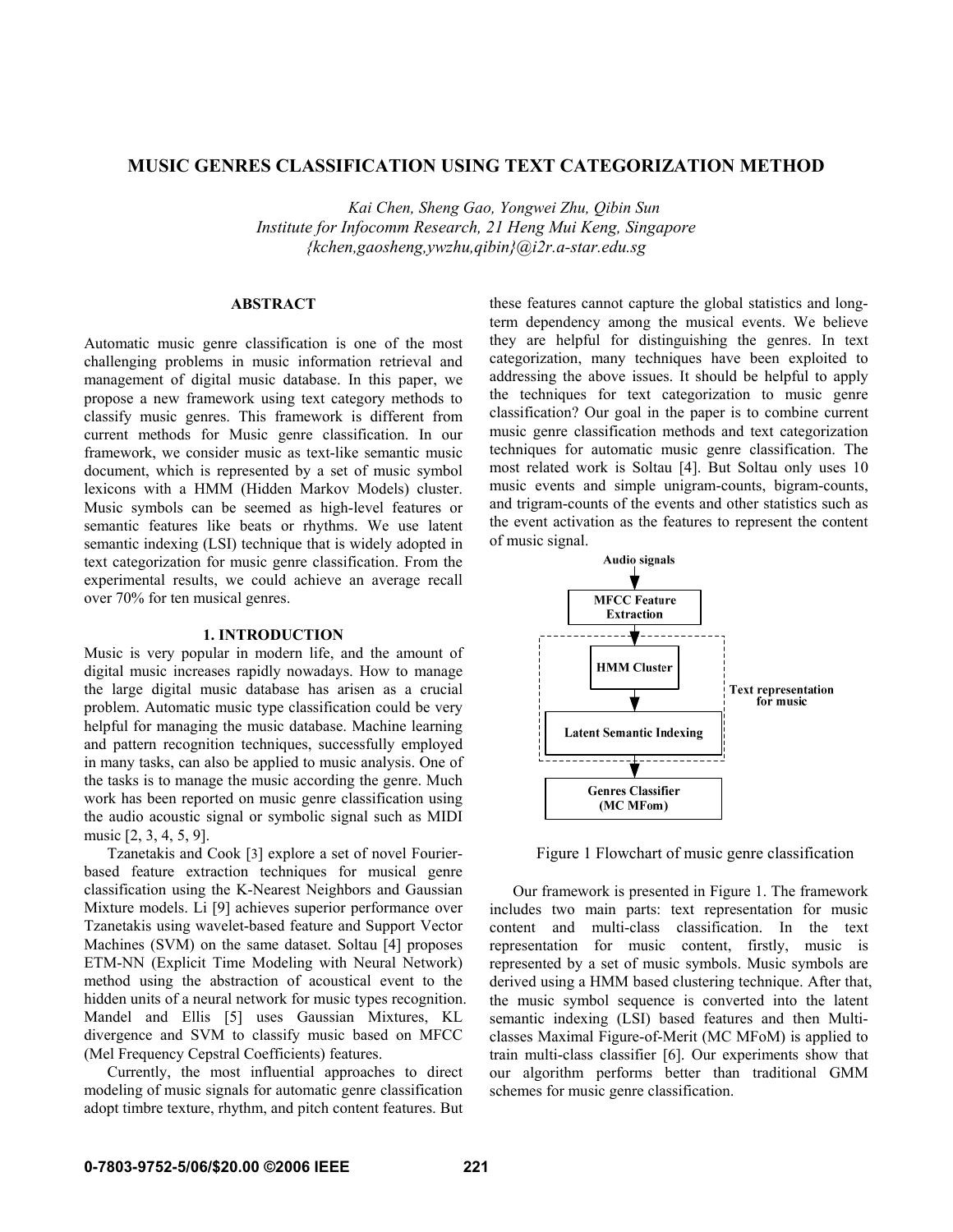The paper is organized as follows: Section 2 discusses text representation for music content in detail. Our classification scheme is described in Section 3. In Section 4, the experiments were performed to evaluate our framework.

## **2. TEXT REPRESENTATION FOR MUSIC CONTENT**

In information retrieval (IR), a multidimensional feature set is often extracted to represent a text document. Each component of the feature set corresponds to the contribution of a term occurred in the document. According to this, we convert music signals to music symbol sequences and apply music semantic description. Each piece of music can be considered as a text-like semantic music document and latent semantic indexing is adopted for music genre classification. The flowchart of text representation is shown in Figure 2.



Figure 2 Flowchart of text representation for music

#### **2.1. Music Symbols**

Our framework for music genre classification is based on text categorization. The key point is to establish a set of music symbols equivalent to the words in texts, and then the music signal can be regarded as a text-like music document. We assume that each music signal has its special temporal structure composing of different temporal components. Similar temporal components can appear in different music of different genres. Machine learning approaches are possible to uncover such structures. We call these similar temporal components as music symbols which are seemed as high-level features or semantic features such as beats or rhythms. Our experiments and [4] tested that it is a good way to find these music symbols in an unsupervised manner.

HMM is a powerful framework for learning and recognizing the temporal patterns and has been applied in the music summary based on temporal information [7], thus we adopt HMM to explore music symbols in our framework. In our case, one ergodic HMM with each state modeled by Gauss Mixture Model (GMM) is trained on all training dataset. Each state will correspond to a group of similar temporal segments in the audio songs and then each state of the HMM can be seemed as a music symbol. Given the sequence of cepstral features (MFCC) for music, the

unsupervised Baum-Welsh algorithm [8] is used to train the HMM. After training, we use Viterbi decoding to determine the most likely state sequence for music. By interpreting the Viterbi alignment results, we can infer temporal structures of songs. In our experiment, the number of states is 128 and each state is modeled by three Gaussian models.

The advantage of using HMM for our purpose is as follows: First, mixture of GMM gives an accurate probabilistic description of music data. Second, the temporal relation between each state and the probability of their occurrence also impose the strong constraints in terms of temporal order of each state and the transitions between them. Comparing with other clustering methods such as kmeans, HMM clusters data on the temporal level rather than the frame level.

#### **2.2. Latent Semantic Indexing**

When music symbols are obtained, each piece of music can be tokenized using a set of music lexicon for music representation. Like preprocessing of text categorization, the music lexicon can be constructed using each distinctive music symbol, the intra-lexicon statistical association, e.g. unigram and bi-gram which be extracted to describe the cooccurrence of the intra-lexicon music terms, term probabilities and weightings.

Due to the high number of potential n-grams, the dimension of the vector for music document is quite high. It is necessary to reduce the dimension. LSI is a good technique to achieve both feature selection and reduction.

LSI [1] relies on the constituent terms of a document to suggest the document semantic content. It assumes that the variability of word choice partially obscures the semantic structure of the document. By reducing the dimensionality of the term-document space, the underlying, semantic relationships between the documents are revealed, and much of the "noise" (differences in word usage, terms that do not help distinguish documents, etc.) is eliminated. LSI statistically analyses the patterns of word usage across the entire document collection, placing documents with similar word usage patterns near each other in the term-document space, and allowing semantic-related documents to be near each other even though they may not contain common terms.

To build the LSI model, a matrix representation of training music document is created first. For instance we have the following two (short) music documents:

D1 = "S1 S2 S4"

 $D2 = "S1 S3 S3 S4"$ 

Table 1 shows that documents contain which terms and how many times they appear.

**Table 1 A document-term matrix**

|     | $\bf S1$ | S <sub>2</sub> | S <sub>3</sub> | S4 |
|-----|----------|----------------|----------------|----|
| D1. |          |                |                |    |
| D2  |          |                |                |    |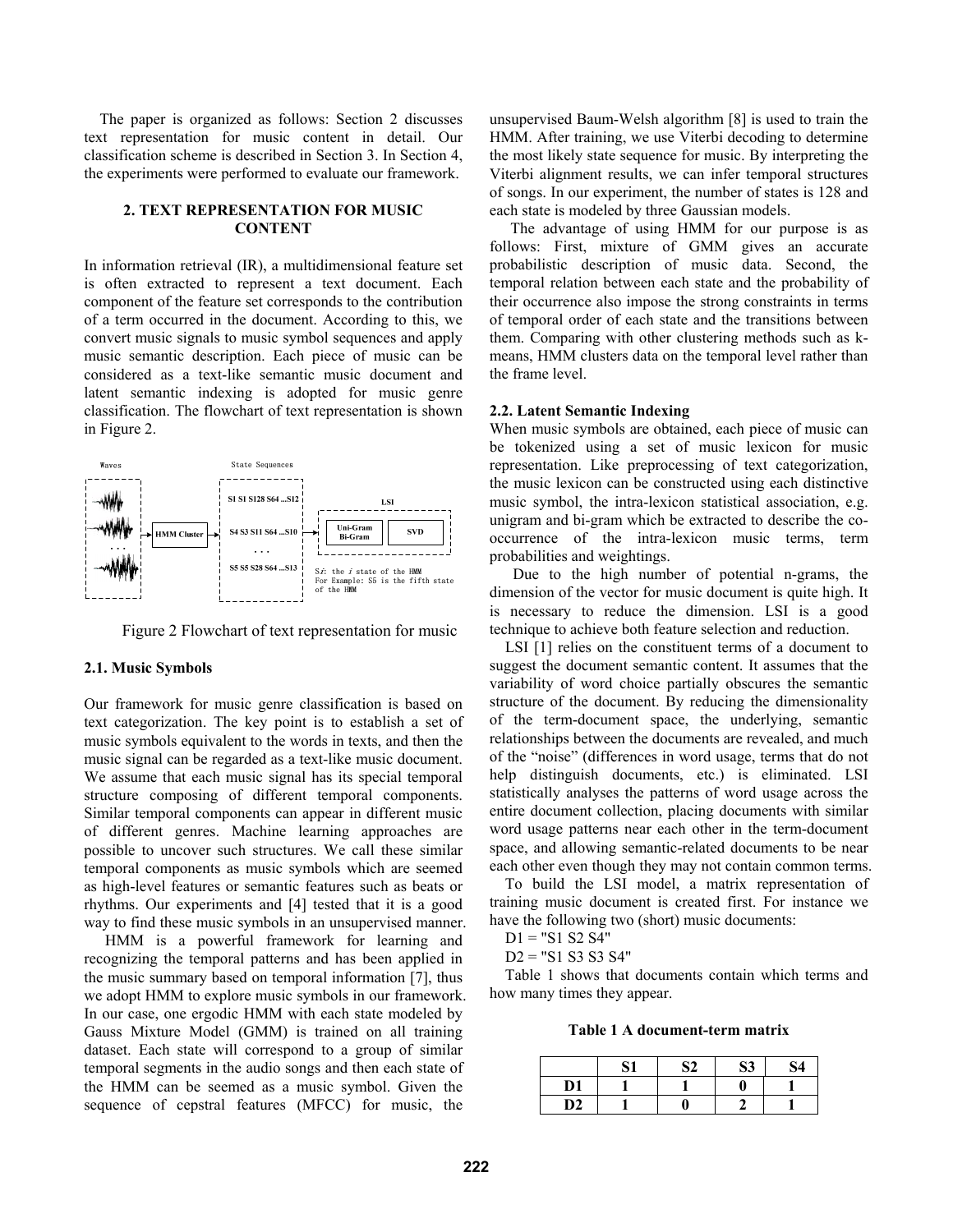Each entry in the matrix can be a weighted frequency by a function that expresses both the music lexicon's importance in the particular music document and the degree to which the word type carries information in the domain of discourse in general. Next, LSI applies singular value decomposition (SVD) to reduce this large sparse matrix into a compressed matrix.

$$
M = USV \tag{1}
$$

The original matrix *M* is decomposed into a reduced rank term matrix *U*, a diagonal matrix of singular value *S*  and a document matrix *V*. The row vector of matrix *U* and the column vector of matrix *V* are the projections of word vectors and document vectors into singular value space. Thus the words and documents are represented in a compact way compared to the original. Depending on the different tasks, the number of selected singular value varies. 20 to 400 are typical choices in many regular tasks. 300 is selected in our experiments.

#### **3. MC MFOM CLASSIFIER**

After music is represented by a set of music lexicons, we can extract a feature vector to describe its content. Then we will discuss the MC MFoM learning [6] for classifier design based on this representation. Different from the conventional techniques, MC MFoM method attempts to integrate any performance metric of interest (e.g. accuracy, recall, precision, or F1 measure) into the design of any classifier. The corresponding classifier parameters are learned by optimizing an overall objective function of interest.

Given *N* genres,  $c = \{c_i, 1 \le j \le N\}$ , and a training set,

 $T = \{(X, Y) | x \in R^D, Y \subset C\}$ , where  $C_j$  is the *j*-th genre, with *X* being a sample in a *D*-dimensional space, Y being a subset of *C* , representing the set of labels of *X*. *N*category classifier with the parameter set,  $\Lambda = {\Lambda_j, 1 \le j \le N}$ , is estimated form *T*. If the discriminant function for the *j*-th genre is  $g_j(X; \Lambda_j)$ , then the decision rule is as

$$
\begin{cases} \text{Accept } X \in C_j \text{ if } g_j(X; \Lambda_j) - g_j^{-1}(X; \Lambda^{-}) > 0 \\ \text{Reject } X \in C_j, \text{Otherwise,} \end{cases} \quad 1 \leq j \leq N(2)
$$

Where  $g_j(x; \Lambda^+)$  is the competitive model for the *j*-th genre, named class anti-discriminant function, defined as,

$$
g_j^-\left(X;\Lambda^-\right)=\log\left[\frac{1}{\left|C_j^-\right|}\sum_{i\in C_j^-}\exp\left(g_i\left(X;\Lambda_i\right)\right)^{\eta}\right]^{1/\eta}\left(3\right)
$$

Where  $C_j$  is a subset containing the most competitive genres against  $C_j$ ,  $|C_j|$  its cardinality,  $\Lambda$ <sup>-</sup> the parameter set for the competitive genres, and  $\eta$  a positive constant.

 $g(x; \Lambda)$  describes the similarity between the sample X

and *j*-th genre, while Eq. (3) measures the score from the competing categories which functions as a negative model. The main idea for the MC MFoM learning is to design a smoothing objective function for optimization, which function will embed any preferred performance metric and any type of classifier.

#### **4. EXPERIMENTAL RESULTS**

#### **4.1. Datasets**

We used the same dataset used in [3] to evaluate our algorithm. The dataset contains 1000 songs over ten genres with 100 songs per genre. The ten genres are *Blues, Classical*, *Country*, *Disco*, *Hiphop*, *Jazz*, *Metal*, *Pop*, *Reggae* and *Rock*. To ensure variety of different recording qualities the excerpts were taken from radio, compact disks, and MP3 compressed audio files. The length of each song is 30s and each song is stored as 16k Hz, 16-bit, mono.

#### **4.2. Experimental Results**

The classification results are calculated using a 3-fold crossvalidation evaluation where the dataset to be evaluated is randomly partitioned so that 70% is used for training and 30% for testing. GMM classifier [3] is simple and successful in audio genre classification. We use it to compare with our proposed algorithm. For each class, we assume the existence of a probability density function expressible as a mixture of multi-dimensional Gaussian distributions. GMM with 32 mixture components are applied in our experiments and Expectation Maximization algorithm is used to estimate the parameters of GMM model with MFCC features. Each clip in the testing set is classified into the class that has the highest probability density according to Bayesian criterion.

Table 2 and Table 3 show results of our method and GMM in the form of a confusion matrix. In the confusion matrix, the rows correspond to the actual genre and the columns to the predicted genre. For example, in Table 2, the cell of row 1, column 3 with value 13.3 means that 13.3% of the *Blues* music was wrongly classified as *Country*. The percentages of correct classification lie in the diagonal of the confusion matrix. From these two tables, it is clearly seen that the proposed methods outperform GMM method. The average of recall, 70.1%, is better than GMM, 62.7% and 61% of [3] which used KNN, GMM as classifiers.

From the tables, *Classical, Metal* and *Reggae* can be easily classified by our method and GMM. Comparing to the result with GMM, most of genres have an improvement,